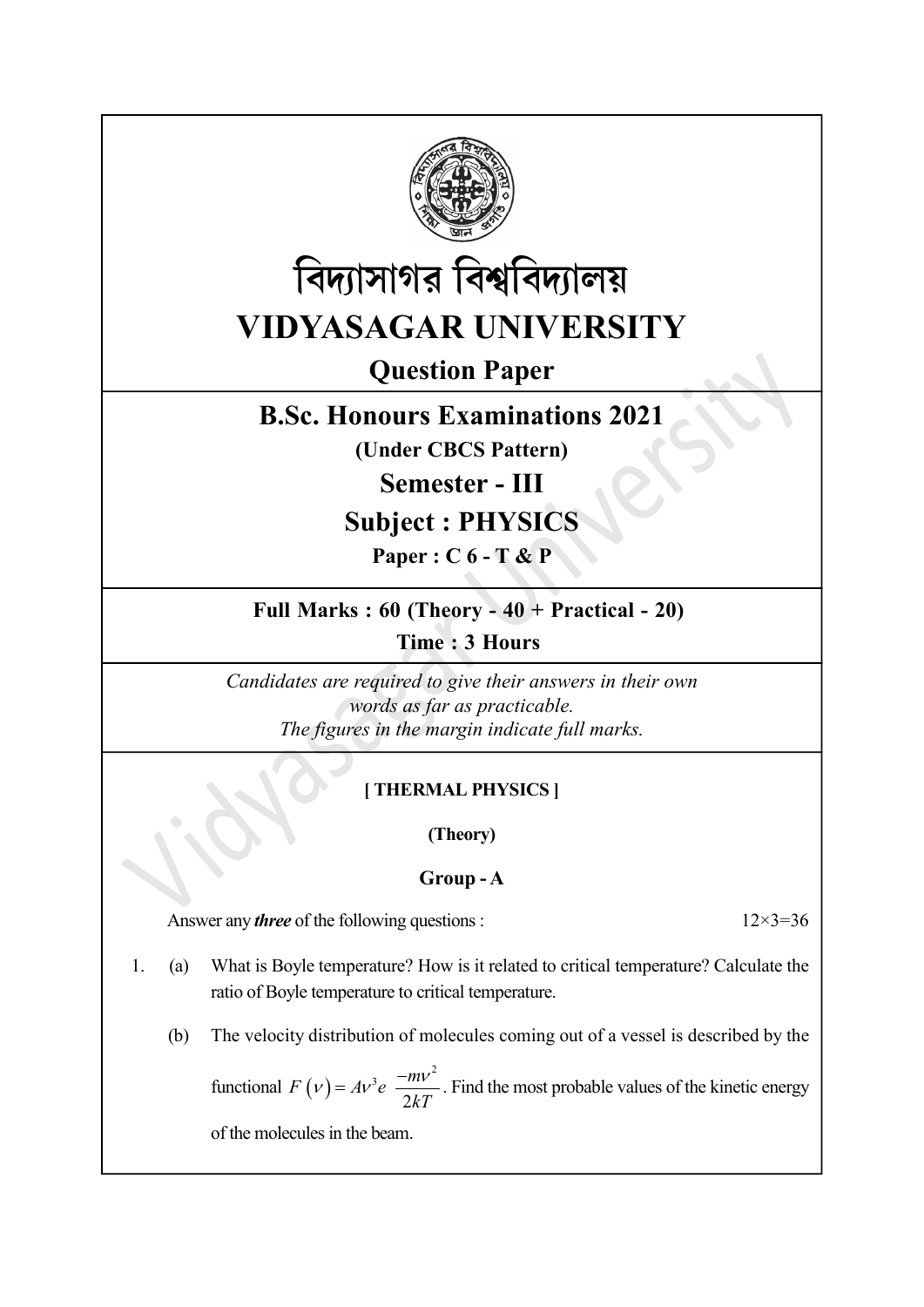(c) The equation of state

The equation of state  
\n
$$
\left[ P + \left( \frac{\alpha N}{V} \right)^2 \right] (V - \beta N) = N K_{\beta} T
$$
\nCalculate P<sub>C</sub> and V<sub>C</sub>. (1+2+2) + 3 + (2+2)  
\n  
\nShow that mean from each of the molecules of a case is inversely proportional to

Calculate  $P_C$  and  $V_C$ .

 $(1+2+2) + 3 + (2+2)$ 

- 2. (a) Show that mean free path of the molecules of a gas is inversely proporitional to the density of the gas. Calculate the mean free path of nitrogen molecule at 27ºC temperature and one atmospheric pressure. The molecular diameter of nitrogen is  $3.5 \times 10^{-8}$  cm.
	- (b) On the basis of kinetic theory deduce an expression for the viscosity of a gas in terms of mean free path of its molecule. On the basis of kinetic theory of gases deduce an expression for the co-efficient of thermal conductivity and obtain a relation between co-efficient of viscosity and co-efficient of thermal conductivity.  $(2+2) + (3+3+2)$
- 3. (a) What is Joule-Thomson effect? Discuss mathematically the Joule–Thomson coefficient for a vander waal gas. What is inversion temperature?
	- (b) Calculate the co-efficient of volume expansion and isothermal compressibility of a Vander Waal's gas.
	- (c) Find the ratio between Adiabatic elasticity co-efficient and isothermal elasticity co-efficient.  $(1+3+1) + (2+2) + 3$
- 4. (a) Calculate  $C_{\rm p}-C_{\rm V}$  for real gas.
	- (b) Calculate the work done by 1 mole of gas during a quasistatic isothermal expansion from a volume  $V_i$  to a volume  $V_f$ , when the equation of state is

$$
PV = RT\left(1 - \frac{B}{V}\right); \ \mathbf{B} = \mathbf{f}(\mathbf{T}).
$$

- (c) Explain why the temperature of a gas drops in adiabatic expansion?
- (d) An ideal gas expands according to the equation  $PV^n = constant$ . Show that heat absorbed by the gas  $W\left(\gamma-n\right)$ . Where W is the wo diabatic elasticity co-efficient and isothermal elasticity<br>  $(1+3+1) + (2+2) + 3$ <br>
al gas.<br>
ne by 1 mole of gas during a quasistatic isothermal<br>
ne V<sub>i</sub> to a volume V<sub>p</sub> when the equation of state is<br>
f(T).<br>
ture of a gas dr  $\overline{\gamma-1}$  $W\left(\frac{\gamma-n}{\gamma}\right)$ . Where W is the work donw by the gas during

the process.  $4+3+2+3$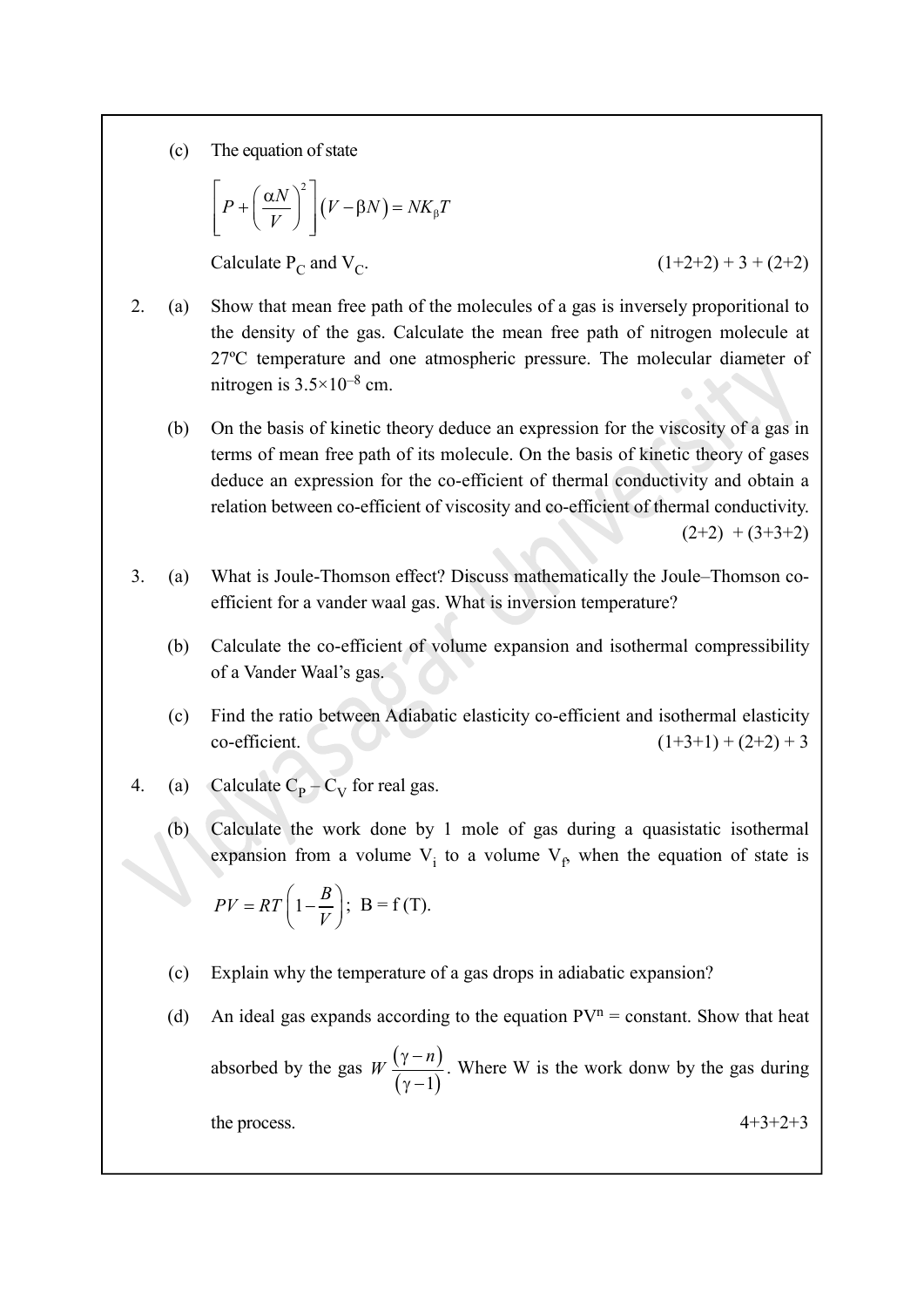- 5. (a) Prove that efficiencies of all reversible engines working between the same two temperatures are the same.
	- (b) A carnot engine is operating between  $T_1$  and  $T_2$  ( $T_1 > T_2$ ). Second carnot engine uses all the heat rejected by 1st engine as input and operating between  $T_2 \& T_3$  $(T_2 > T_3)$ . What is the efficiency of the coupled system?
	- (c) Show that entropy increases when two gases at the same temperature and pressure diffuse into each other.
	- (d) Obtain an expression for change in entropy when ice changes into steam.

 $3+3+3+3$ 

6. (a) Prove that for any substance 2 2 P T P  $\left(\frac{C_P}{\partial P}\right)_T = T\left(\frac{\partial^2 V}{\partial T^2}\right)$  $\left(\begin{array}{c} \partial C_P \end{array}\right)$   $\left(\begin{array}{c} \partial^2 V \end{array}\right)$  $\left(\frac{\partial C_P}{\partial P}\right)_T = T \left(\frac{\partial V}{\partial T^2}\right)_P$ . Hence show that for a perfect

gas  $C_p$  does not vary with pressure when the temperature is kept constant.

- (b) Find an expression for the change in Helmholtz free energy of a vander waal gas then the gas undergoes an isothermal expansion from volume V to 2V.
- (c) Prove that :

(i) 
$$
H = -T^2 \left[ \frac{\partial (G/T)}{\partial T} \right]_P
$$

(ii) 
$$
U = -T^2 \left[ \frac{\partial (F/T)}{\partial T} \right]_V
$$
 (3+2) + 3 + (2+2)

#### Group - B

- 7. Answer any *two* of the following questions :  $2 \times 2 = 4$ 
	- (a) Write down the difference between Adiabatic expansion and Joule Thomson expansion.
	- (b) How internal energy of a real gas differs from an ideal gas?
	- (c) Give the limitations of first law of thermodynamics.
	- (d) Calculate  $\gamma$  of a diatomic molecule at high temperature.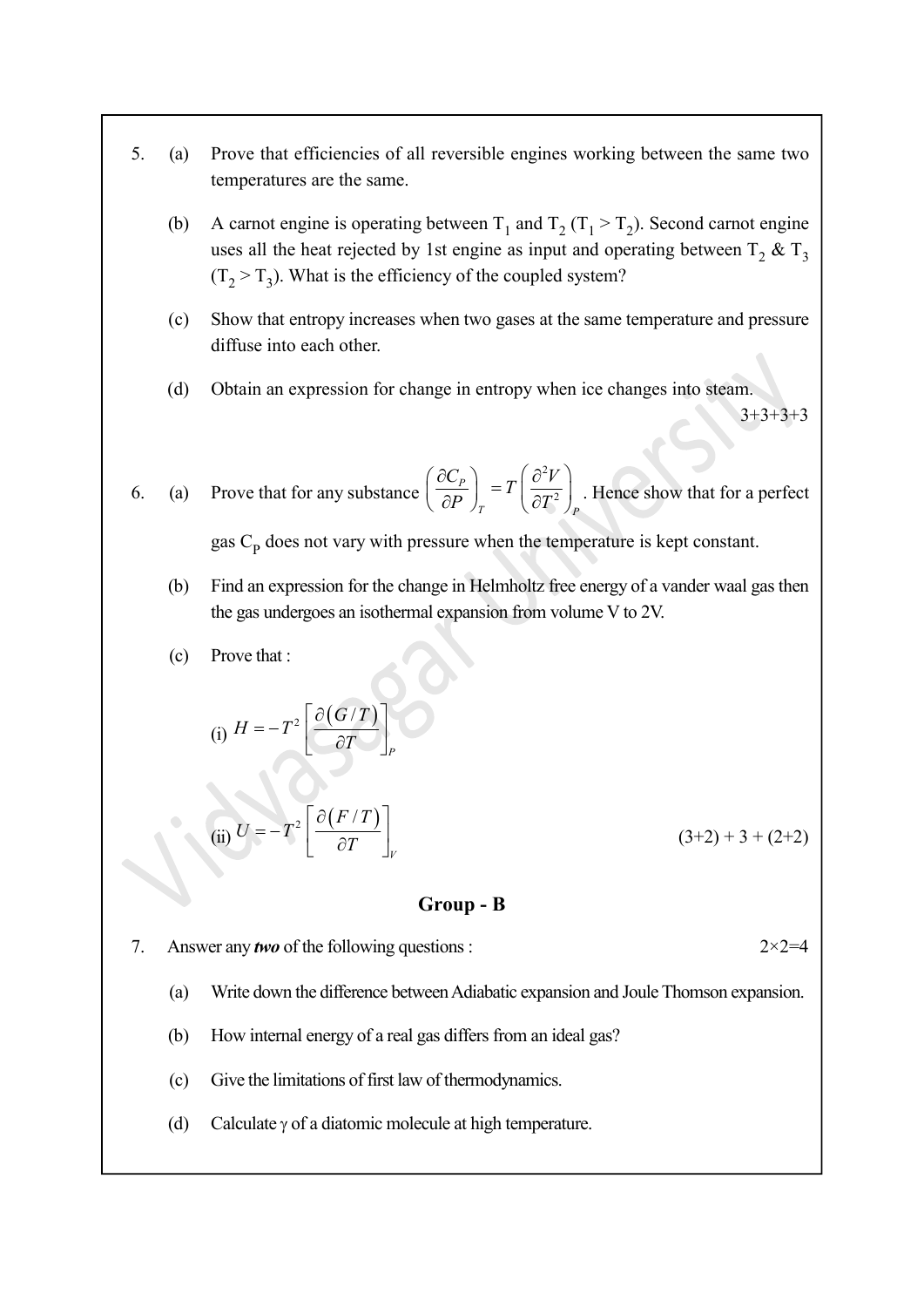### (Practical)

## Group - A

Answer any *one* of the following questions :  $20 \times 1 = 20$ 

# 1. Determination of Thermal Conductivity of a Good Conductor by Searle's Method

(Length (or thickness) and diameter of the good conductor bar are supplied)

- (a) Theory-3
- (b) Time—Temperature data for achieving steady state –7
- (c) Mass of water collected per second –6
- (d) Calculation of thermal conductivity  $-2$
- (e) Discussions –2
- 2. Determination of Thermal Conductivity of a Bad Conductor in the form of Disc by Lee's and Chorlton's Method : (Thickness of the experimental disc and bottom disc are supplied)
	- (a) Theory  $-3$
	- (b) Radius of the disc –3
	- (c) Recording of temperature of steam chamber and bottom disc and achieving steady state –4
	- (d) Recording of data for Cooling curve –3
	- (e) Plotting of cooling curve –3
	- (f) Calculation of thermal conductivity with Bedford correction  $-2$
	- $(g)$  Discussions  $-2$

## 3. To determine Mechanical Equivalent of Heat by Callender and Berne's Continuous Flow Method

- (a) Theory and experimental circuit diagram –5
- (b) Achieving steady state temperature at the inlet and outlet, Rate of flow, Voltmeter and Ammeter reading with time in tabular form (for two sets keeping the steady state temperature unaltered) –12